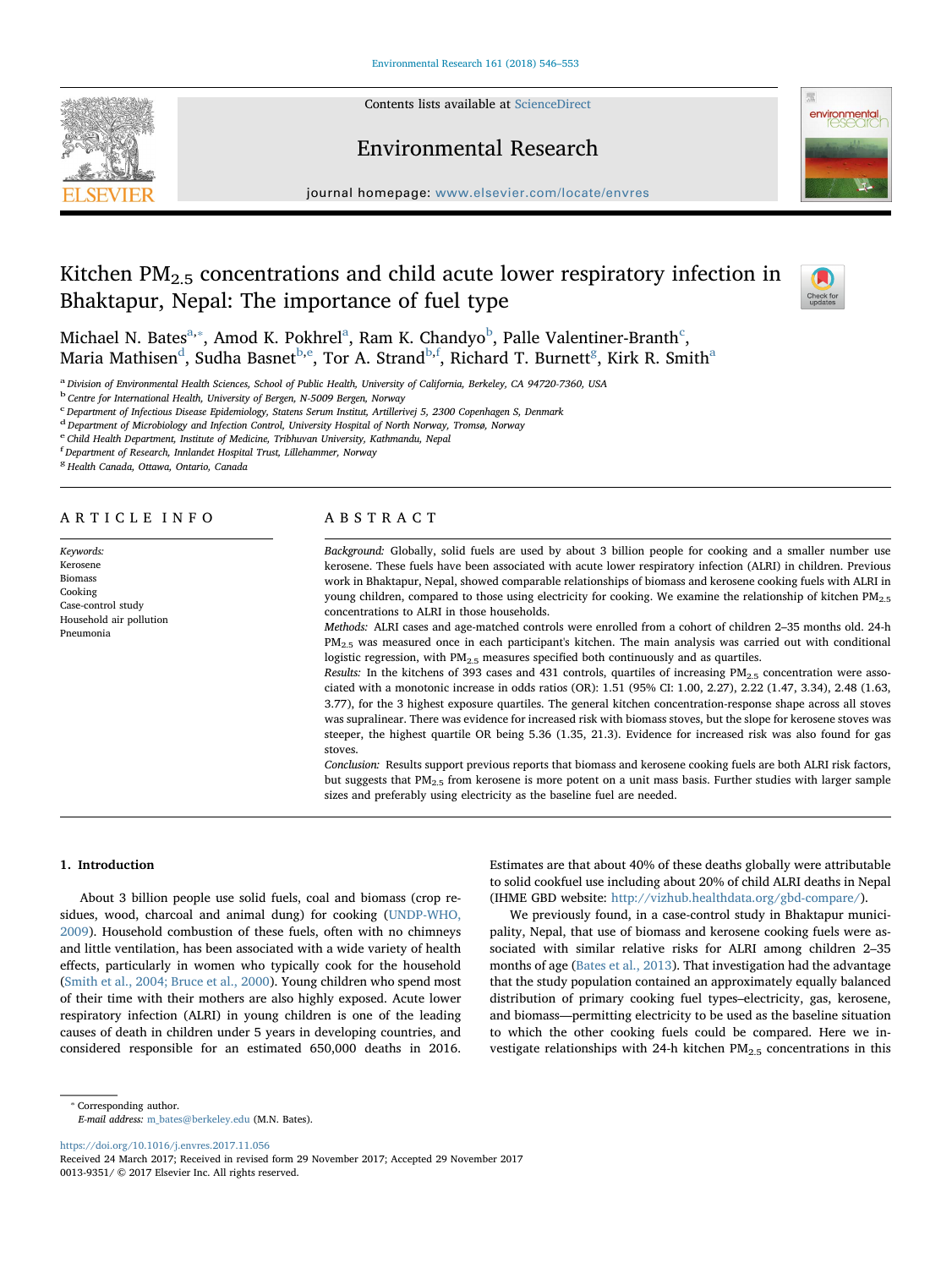## study population.

## 2. Methods

Human subjects' approvals were obtained from the institutional review boards at the University of California–Berkeley, the Institute of Medicine, Tribhuvan University Teaching Hospital, Kathmandu, Nepal, and, the Regional Committee for Medical and Health Research Ethics (REK VEST), Norway. The work described was carried out in accordance with The Code of Ethics of the World Medical Association (Declaration of Helsinki) for experiments involving humans. Free and informed consent was obtained from guardians of all subjects before they participated in the research.

The underlying case-control study has previously been described ([Mathisen et al., 2010a\)](#page-6-1). Briefly, the study was carried out as part of a study designed primarily to investigate the causal role of respiratory viruses in children with and without ALRI. Cases and controls were enrolled from an open cohort containing at any one time about 4500 children less than 3 years of age under active surveillance for respiratory illness in Bhaktapur municipality (population  $\sim$  72,000), 13 km east of Kathmandu.

Fieldworkers referred children with respiratory problems to the Siddhi Memorial Hospital inside Bhaktapur. Self-referrals from the study population were also accepted. Study physicians classified acute lower respiratory infections according to standard World Health Organization (WHO) criteria [\(WHO and UNICEF, 2005\)](#page-7-2). ALRI was defined as cough or breathing difficulty combined with fast breathing (i.e.,  $> 50$  breaths/min for children 2-11 months of age or  $> 40$ breaths/min for children  $\geq$  12 months of age). Excluded were cases with other severe illness, documented tuberculosis or congenital heart disease, dysentery, severe anemia (hemoglobin < 7 mg/L), severe malnutrition (< 70% NCHS median weight for height or length), cough for more than 14 days, or having received antibiotics within the last 48 h.

Potential controls, matched to cases by time (within a month of diagnosis) and age in months, were randomly selected from the list of children under surveillance. Fieldworkers visited homes of potential controls and requested parental consent for their child's participation. After consent, the child was examined to confirm that they did not have ALRI. The same exclusion criteria were applied as for cases.

During May 2006–June 2007 the study team was notified of confirmed cases of ALRI, as they were diagnosed, and about potential control households as they were identified. A questionnaire was administered to an adult household member, usually the mother, to obtain information on household characteristics, including cooking and heating appliances, both primary and secondary.

## 2.1. Indoor air pollution monitoring

PM<sub>2.5</sub> concentrations were measured in the kitchens using a lightscattering nephelometer, the UCB-PATS (University of California, Berkeley-Particle and Temperature monitoring System). After calibration of instruments, 24-h  $PM_{2.5}$  levels were measured in households of the study participants, as previously described [\(Pokhrel et al., 2015](#page-7-3)). All  $PM<sub>25</sub>$  measurements were carried out within a week of recruitment. Household air pollution (HAP) was measured in 824 households (393 cases and 431 controls). Since HAP measurement began a month after study recruitment began, we did not measure  $PM_{2.5}$  in the first 40 homes (24 cases and 16 controls), nor in a further 53 homes (35 cases and 18 controls) because of air pollution monitor malfunctioning.

## 2.2. Statistical procedures

Although a one-to-one age-in-months matching of cases and controls was originally sought, it was not exactly achieved, for logistical reasons and because of refusals to participate. To preserve study power, corresponding cases or controls were not eliminated from the study when a refusal occurred. Instead, we ran conditional logistic regression models using age in months as the matching variable. Adjusted conditional logistic regression was carried out across quartiles of  $PM_{2.5}$  for each stove type and as a continuous measure with units of 10  $\mu$ g/m<sup>3</sup>, on both linear and natural log scales–for all participants combined and separately for participants whose families used the 4 primary stove types. Interaction terms were used, as appropriate, in models to confirm differences between slopes for stove types.

Since many of the households used secondary stoves, often kerosene or biomass stoves [\(Bates et al., 2013](#page-6-0)), we carried out some analyses after eliminating households with biomass, kerosene or unknown secondary stoves. Only kerosene secondary and unknown stoves were eliminated from the analysis with biomass and electric primary stoves combined, and only biomass secondary stove households were eliminated from the analysis with kerosene primary stoves. Building on this, we examined the relationship between primary stove type and whether the child was reported by their adult relative as being in the kitchen, "never", "sometimes", or "always" during cooking. This analysis excluded secondary stoves, as set out above, and children reported by their relatives as never being in the kitchen during cooking.

For consistency, covariates used in this paper were largely the same as those used in our previous analysis using stove types and the modelbuilding process has previously been explained ([Bates et al., 2013](#page-6-0)). Briefly, we selected covariates for the final model after investigating candidate variables by first selecting variables related directly to the exposure of the child (sources of  $PM<sub>2.5</sub>$  from cooking and heating). Then, for each remaining variable we examined associations: a) between primary cooking source of PM<sub>2.5</sub> and potential confounder in the control group, and b) between the candidate variable and the outcome (ALRI) in study participants. Any variable that predicted both primary cookstove source of PM<sub>2.5</sub> and ALRI with a p-value of  $\leq$  0.2 was included in the final model. Finally, the model was examined to ensure that we were not adjusting for anything on the causal pathway and not adjusting for a collider [\(Greenland et al., 1999\)](#page-6-2). The variable for child in kitchen during cooking was not included because of concerns that it might be on the causal pathway between fuel type and ALRI. In addition, as a sensitivity analysis, we evaluated the influence on ORs of a wide range of covariates. The shape of the association between  $PM_{2.5}$ and ALRI for all children was graphically examined with the use of restricted cubic splines with 3 degrees of freedom ([Harrell et al., 1988](#page-6-3)). The estimated shape was visually compared to that of the Integrated Exposure-Response (IER) function that combines information on the risk of ALRI associated with  $PM_{2.5}$  exposure from outdoor air pollution, second hand smoke, and indoor pollution from the burning of biomass for cooking ([Burnett et al., 2014](#page-6-4)).

## 3. Results

The case and control refusal rates were about 8.5% and 8%, respectively [\(Mathisen et al., 2009, 2010b](#page-6-5)).

24-h air pollution monitoring was successfully carried out in the kitchens of a total of 824 houses. [Table 1](#page-2-0) shows demographic features of the cases and controls in the present study.

An arithmetic mean of the measured  $PM<sub>2.5</sub>$  concentration across the measurement period was calculated for the kitchen of each participant. For the main analysis, the distribution of these means across all participants was divided into quartiles. [Table 2](#page-3-0) shows the distribution of cases and controls across quartiles, by all participants combined and separately by the four primary stove types—electricity, gas, kerosene and biomass. For comparability, the same quartile cut-points were maintained across all analyses.

When study participants are stratified this way, many of the case and control cells represent small numbers of participants. For biomass primary stoves there are no participants in the lowest  $PM_{2.5}$  quartile. For all stoves combined, there is an increasing case-to-control ratio of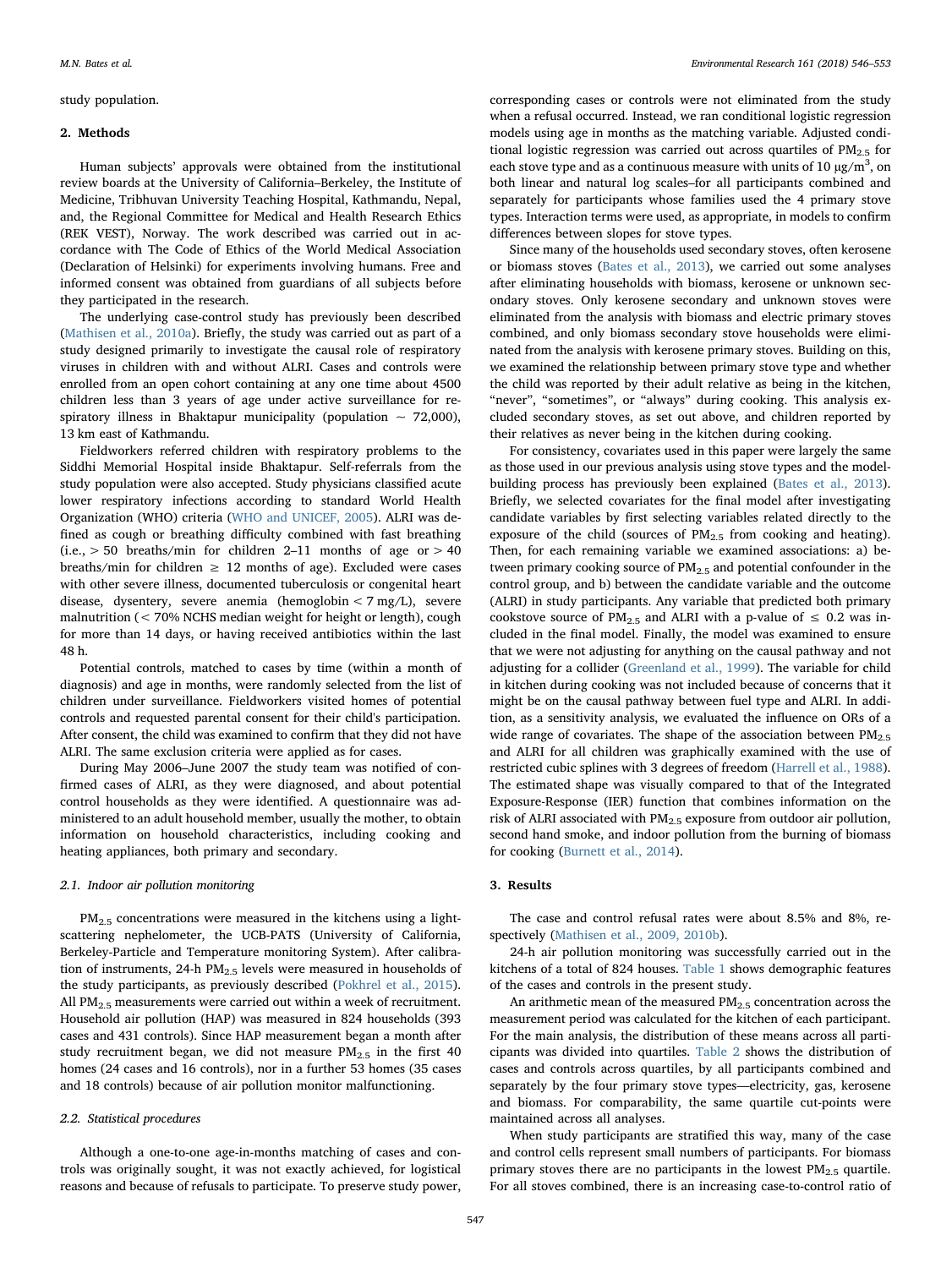<span id="page-2-0"></span>Distribution of demographic and exposure variables, with odds ratios for ALRI, using conditional logistic regression, while matching 393 cases and 431 controls for age in months, in Bhaktapur children, 2–35 months of age.

| Variable                                       | Controls (%) | Cases (%)  | <b>Unadjusted OR</b><br>$(95\% \text{ CI})$ |
|------------------------------------------------|--------------|------------|---------------------------------------------|
| Sex                                            |              |            |                                             |
| Female                                         | 197 (45.7)   | 166 (42.2) | 1.00                                        |
| Male                                           | 234 (54.3)   | 227 (57.8) | 1.14 (0.86, 1.52)                           |
| Age (months)                                   |              |            |                                             |
| $< 6 \text{ mo}$                               | 122 (28.3)   | 111 (28.2) |                                             |
| $6- < 12$ mo                                   | 92 (21.4)    | 98 (24.9)  |                                             |
| $12 - < 24$ mo                                 | 161 (37.4)   | 133 (33.8) | $\overline{\phantom{0}}$                    |
| $24 - < 36$ mo                                 | 56 (13.0)    | 51 (13.0)  | $\overline{\phantom{0}}$                    |
| Ethnic group                                   |              |            |                                             |
| Not Newari                                     | 191 (44.3)   | 169 (43.0) | 1.00                                        |
| Newari                                         | 240 (55.7)   | 224 (57.0) | 1.03 (0.78, 1.36)                           |
| Rooms in home                                  |              |            |                                             |
| 1                                              | 210 (48.7)   | 192 (48.9) | 1.00                                        |
| $\overline{2}$                                 | 39 (9.1)     | 51 (13.0)  | 1.41 (0.89, 2.25)                           |
| More than 2                                    | 182 (42.2)   | 149 (37.9) | 0.89(0.66, 1.19)                            |
| Missing                                        | 0            | 1          |                                             |
| Home ownership                                 |              |            |                                             |
| Own house                                      | 214 (49.7)   | 193 (49.1) | 1.00                                        |
| Rent                                           | 217 (50.4)   | 200 (50.9) | 1.06(0.80, 1.40)                            |
| House sharing                                  |              |            |                                             |
| Single family                                  | 225 (52.2)   | 217 (55.2) | 1.00                                        |
| Multiple families                              | 206 (47.8)   | 175 (44.5) | 0.89(0.67, 1.18)                            |
| Missing                                        | 0            | 1          |                                             |
| Domestic animals owned                         |              |            |                                             |
| No                                             | 327 (75.9)   | 304 (77.4) | 1.00                                        |
| Yes                                            | 104 (24.1)   | 89 (22.7)  | 0.94(0.67, 1.30)                            |
|                                                |              |            |                                             |
| Father's occupation<br>Self-employed or salary | 168 (39.0)   | 140 (35.6) | 1.00                                        |
| earner<br>Factory worker/daily                 | 209 (48.5)   | 207 (52.7) | 1.20(0.89, 1.61)                            |
| wage worker<br>Other                           | 54 (12.5)    | 46 (11.7)  | 1.01(0.63, 1.60)                            |
| Father's education                             |              |            |                                             |
| More than high school                          | 56 (13.0)    | 44 (11.2)  | 1.00                                        |
| High school                                    | 211 (49.0)   | 170 (43.3) | 0.99(0.63, 1.55)                            |
| Primary school                                 | 152 (35.3)   | 161 (41.0) | 1.26 (0.79, 1.99)                           |
| No school (illiterate)                         | 12(2.8)      | 18 (4.6)   | 1.66 (0.72, 3.85)                           |
| Mother's work                                  |              |            |                                             |
| Outside home                                   | 87 (20.2)    | 116 (29.5) | 1.00                                        |
| Housework                                      | 344 (79.8)   | 277 (70.5) | 0.61(0.44, 0.84)                            |
| Mother's education                             |              |            |                                             |
| More than high school                          | 36 (8.4)     | 27 (6.9)   | 1.00                                        |
| High school                                    | 146 (33.9)   | 114 (29.0) | 0.97(0.55, 1.71)                            |
| Primary school                                 | 168 (39.0)   | 168 (42.8) | 1.27 (0.73, 2.20)                           |
| No school (illiterate)                         | 81 (18.8)    | 84 (21.4)  | 1.29 (0.71, 2.34)                           |
| Incense or mosquito coils                      |              |            |                                             |
| Not used                                       | 149 (34.6)   | 168 (42.8) | 1.00                                        |
| Used                                           | 282 (65.4)   | 225 (57.3) | 0.73(0.55, 0.97)                            |
| Number of smokers in household                 |              |            |                                             |
| None                                           | 171 (39.7)   | 153 (38.9) | 1.00                                        |
| One                                            | 215 (49.9)   | 187 (47.6) | 1.00(0.74, 1.34)                            |
| 2 or more                                      | 45 (10.4)    | 53 (13.5)  | 1.30 (0.82, 2.06)                           |
| Kitchen ceiling/roof                           |              |            |                                             |
| Metal sheet                                    | 90 (20.9)    | 88 (22.4)  | 1.00                                        |
| Concrete                                       | 172 (39.9)   | 185 (47.1) | 1.06 (0.74, 1.53)                           |
| Wood and mud                                   | 167 (38.8)   | 118 (30.0) | $0.68$ $(0.46, 1.00)$                       |
| Other                                          | 2(0.5)       | 2(0.5)     | 1.29 (0.17, 9.49)                           |
| Land ownership                                 |              |            |                                             |
| No                                             | 242 (56.2)   | 235 (59.8) | 1.00                                        |
| Yes                                            | 189 (43.9)   | 158 (40.2) | 0.83(0.63, 1.10)                            |
| Space heating in winter                        |              |            |                                             |
| None                                           | 362 (84.0)   | 317 (80.7) | 1.00                                        |
| Electric or gas <sup>a</sup>                   | 15 (3.5)     | 9(2.3)     | 0.74(0.31, 1.72)                            |
| Wood, kerosene, or coal <sup>a</sup>           | 54 (12.5)    | 67 (17.1)  | 1.47 (0.99, 2.18)                           |

Table 1 (continued)

| Variable                                                                                                     | Controls (%)                                               | Cases $(\% )$                                               | <b>Unadjusted OR</b><br>(95% CI)                                    |
|--------------------------------------------------------------------------------------------------------------|------------------------------------------------------------|-------------------------------------------------------------|---------------------------------------------------------------------|
| Daily stove use (hours)<br>< 2<br>$2 - < 3$<br>$\geq 3$                                                      | 302 (70.1)<br>90 (20.9)<br>39(9.1)                         | 271 (69.0)<br>91 (23.2)<br>31(7.9)                          | 1.00<br>1.20(0.85, 1.68)<br>0.89(0.53, 1.47)                        |
| Child in kitchen during cooking<br>Never<br>Sometimes<br>All the time                                        | 109 (25.3)<br>94 (21.8)<br>228 (52.9)                      | 74 (18.8)<br>86 (21.9)<br>233 (59.3)                        | 1.00<br>1.34 (0.88, 2.05)<br>1.51 (1.06, 2.15)                      |
| Lighting when electricity fails<br>Candles<br>Emergency light<br>Kerosene wick lamp<br>None or other         | 233 (54.1)<br>19 (4.4)<br>174 (40.4)<br>5(1.1)             | 226 (57.5)<br>13(3.3)<br>153 (38.9)<br>1(0.2)               | 1.00<br>$0.67(0.32 - 1.41)$<br>0.93(0.70, 1.25)<br>0.18(0.02, 1.60) |
| Kitchen size<br>Large or medium<br>Small or very small<br>Missing                                            | 310 (71.9)<br>121 (28.1)<br>0                              | 247 (62.9)<br>145 (36.9)<br>1(0.2)                          | 1.00<br>1.45 (1.09, 1.92)                                           |
| Usual kitchen ventilation<br>Both doors & windows<br>open<br>Either doors or windows<br>open<br>Neither open | 369 (85.6)<br>58 (13.5)<br>4 (0.9)                         | 317 (80.7)<br>73 (18.6)<br>3(0.8)                           | 1.00<br>1.58 (1.17, 2.14)                                           |
| Primary stove fuel<br>Electricity<br>Gas<br>Kerosene<br><b>Biomass</b>                                       | 111 (25.8)<br>128 (29.7)<br>83 (19.3)<br>109(25.3)         | 70 (17.8)<br>110 (28.0)<br>104 (26.5)<br>109(27.7)          | 1.00<br>1.35(0.90, 2.02)<br>2.13 (1.39, 3.27)<br>1.65 (1.10, 2.49)  |
| Secondary stove fuel<br>Electricity/none<br>Gas<br>Kerosene<br><b>Biomass</b><br>Other                       | 318 (73.8)<br>18 (4.2)<br>43 (10.0)<br>50 (11.6)<br>2(0.5) | 285 (72.5)<br>14(3.6)<br>49 (12.5)<br>45 (11.5)<br>$\Omega$ | 1.00<br>0.80(0.38, 1.68)<br>1.23 (0.79, 1.91)<br>1.03(0.66, 1.60)   |

<span id="page-2-1"></span>95% CI, 95% confidence interval; ALRI, Acute lower respiratory infection; OR, odds ratio. <sup>a</sup> Heating source: electric (n = 20); gas (n = 4); wood (n = 118); kerosene (n = 2); coal  $(n = 1)$ .

stove proportions with increasing quartile. Such an increase is apparent for all stove types.

[Fig. 1](#page-3-1) illustrates the concentration-response relationships for all stoves combined, based on a restricted cubic spline fit (solid blue line) and its uncertainty (grey area). The minimum measured concentration (11  $\mu$ g/m<sup>3</sup>) was used as the reference value. For comparison, the integrated exposure-response functions (red lines) for ALRI associated with PM<sub>2.5</sub> found in other studies are also shown ([Burnett et al., 2014](#page-6-4)).

Results of adjusted conditional logistic regression for quartiles and as a continuous measure with units of 10  $\mu$ g/m<sup>3</sup>, on the natural log scale–for all participants combined and separately for participants whose families used the 4 primary stove types are shown in [Table 3](#page-3-2). Because no participant household with a primary biomass stove fell into Quartile 1, the electric primary stoves were combined with the biomass primary stoves for the purposes of the analysis of the concentrationresponse relationship with the biomass stoves. This may be justified if, as seems quite likely, most of the  $PM_{2.5}$  in kitchens with electric stoves comes from biomass burning nearby, as there is only limited motor vehicle traffic within the city.

All stove types showed evidence of increasing quartile association with ALRI as exposure increased. This trend was strongest for kerosene stoves. Reflecting the supralinear shape of the curve in [Fig. 1,](#page-3-1) the estimates from the analyses with continuous exposures on a log scale better reflected the quartile analysis than did continuous estimates on a linear scale (not shown). We examined the interaction for the difference in slopes for PM2.5 on the log scale for kerosene primary stoves relative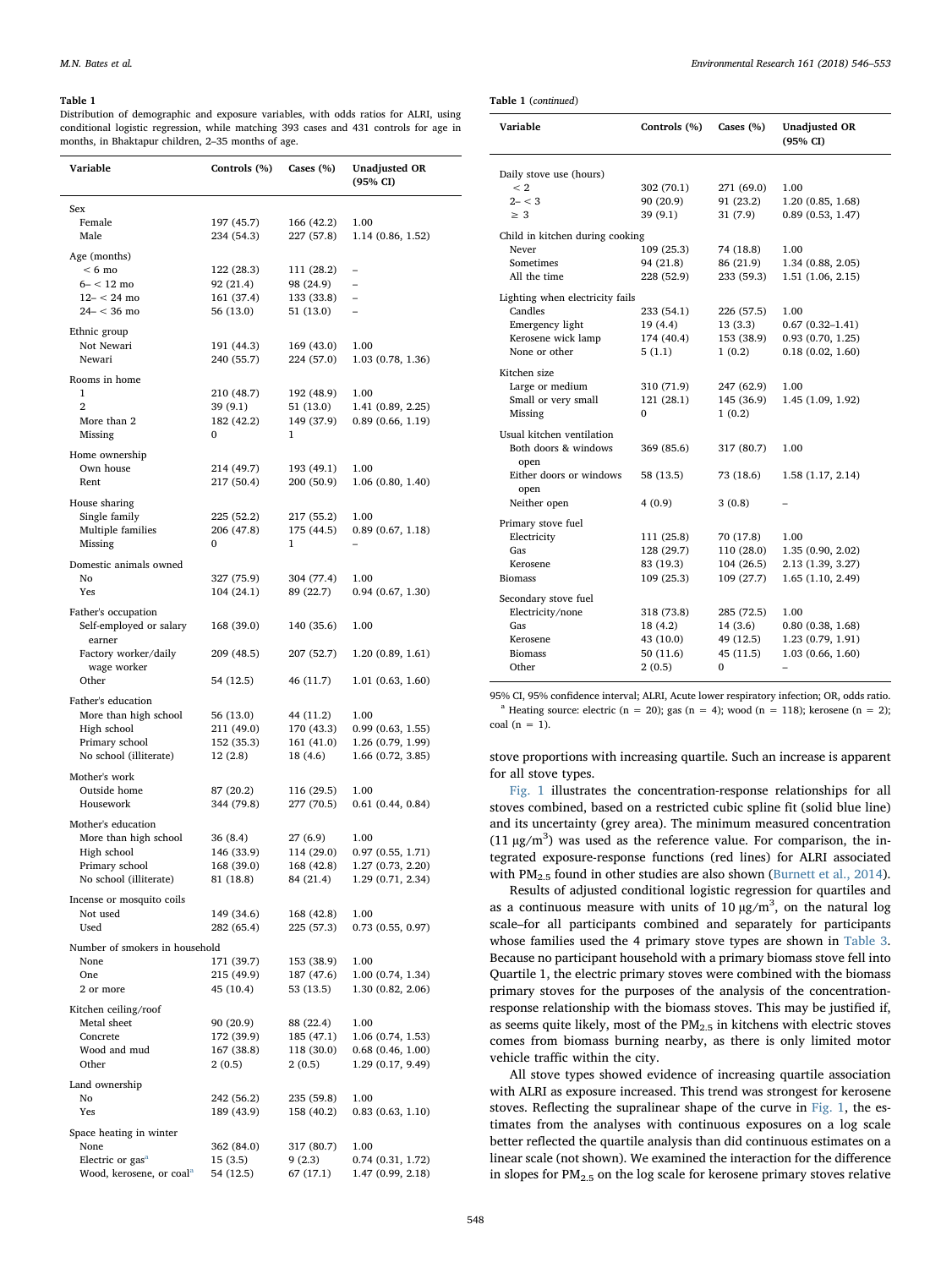| Main stove     | <b>Status</b> | Number of participant households (row %) |                                |                                              |                                               |                                 |            |        |
|----------------|---------------|------------------------------------------|--------------------------------|----------------------------------------------|-----------------------------------------------|---------------------------------|------------|--------|
| $PM2.5$ range: |               | Total                                    | Q1<br>$<$ 55 µg/m <sup>3</sup> | Q <sub>2</sub><br>$55 - < 91 \text{ µg/m}^3$ | Q <sub>3</sub><br>$91 - < 215 \text{ kg/m}^3$ | Q4<br>$\geq 215 \text{ µg/m}^3$ | Mean (SD)  | Median |
| All            | Controls      | 431 (100)                                | 137 (31.8)                     | 112(26.0)                                    | 95(22.0)                                      | 87 (20.2)                       | 196 (322)  | 78     |
|                | Cases         | 393 (100)                                | 70 (17.8)                      | 94 (23.9)                                    | 111 (28.2)                                    | 118 (30.0)                      | 327 (712)  | 108    |
| Electricity    | Controls      | 111 (100)                                | 63 (56.8)                      | 29(26.1)                                     | 15(13.5)                                      | 4(3.6)                          | 68 (87)    | 44     |
|                | Cases         | 70 (100)                                 | 34 (48.6)                      | 17 (24.3)                                    | 13(18.6)                                      | 6(8.6)                          | 99 (123)   | 57     |
| Gas            | Controls      | 128 (100)                                | 60(46.9)                       | 39(30.5)                                     | 22(17.2)                                      | 7(5.5)                          | 81 (70)    | 58     |
|                | Cases         | 110 (100)                                | 29(26.4)                       | 45 (40.9)                                    | 26(23.6)                                      | 10(9.1)                         | 124 (173)  | 70     |
| Kerosene       | Controls      | 83 (100)                                 | 14 (16.9)                      | 36(43.4)                                     | 25(30.1)                                      | 8(9.6)                          | 117 (117)  | 79     |
|                | Cases         | 104 (100)                                | 7(6.7)                         | 28(26.9)                                     | 44 (42.3)                                     | 25(24.0)                        | 210 (250)  | 123    |
| <b>Biomass</b> | Controls      | 109 (100)                                | $\mathbf{0}$                   | 8(7.3)                                       | 33 (30.3)                                     | 68 (62.4)                       | 522 (494)  | 330    |
|                | Cases         | 109 (100)                                | $\mathbf{0}$                   | 4(3.7)                                       | 28(25.7)                                      | 77 (70.6)                       | 791 (1197) | 350    |

<span id="page-3-0"></span>

<span id="page-3-1"></span>

Fig. 1. The solid blue line shows the restricted cubic spline fit of the association between  $PM_{2.5}$  and ALRI using the minimum concentration (11  $\mu$ g/m<sup>3</sup>) as the reference concentration, with uncertainty represented by the grey area. The rug plot along the x-axis shows the distribution of kitchen PM2.5 concentrations for participants. The Integrated Exposure-Response function for child ALRI from [Burnett et al. \(2014\)](#page-6-4) is displayed as a solid red line with uncertainty bounds (dashed red lines). (For interpretation of the references to color in this figure legend, the reader is referred to the web version of this article.)

to primary biomass and electric stoves combined. The OR for the main effect was 1.30 (1.10, 1.53) and for the interaction term 1.82 (1.08, 1.53). This supports the apparent difference between the two stove types seen in the quartile analysis.

Odds ratios for the  $PM<sub>2.5</sub>$  quartiles did not appear to be extensively confounded. For example, for the combined biomass and electricity category in [Table 3,](#page-3-2) completely unadjusted matched odds ratios for quartiles 2–4 were 0.91, 1.65, and 2.11, respectively; after adding 21

demographic and socioeconomic variables (all of those in [Table 1,](#page-2-0) other than child in kitchen and usual ventilation, which are likely to be on the causal pathway) to the model, the corresponding odds ratios were 0.90, 1.81 and 2.14, respectively.

[Table 4](#page-4-0) shows results of analyses similar to those in [Table 3,](#page-3-2) but after eliminating households with biomass, kerosene or unknown secondary stoves. The concentration-response trends for biomass, kerosene and gas stoves all strengthened after eliminating from the analysis participants with pollutant-emitting secondary stoves in their households.

As previously shown [\(Bates et al., 2013](#page-6-0)), how much time the child spent in the kitchen was an independent predictor of risk. [Table 5](#page-4-1) shows that while many children in biomass-burning primary stove households are never or only sometimes in the kitchen during cooking, children in households where the primary stove is kerosene or gas were much more likely to spend all their time in the kitchen during cooking, particularly in kerosene stove households, where the proportion was about 90%. We carried out an analysis additionally excluding children who were reported never to spend time in the kitchen during cooking ([Table 6](#page-4-2)).

[Table 6](#page-4-2) shows insufficient participant numbers for analysis of electric stoves and a possible slight strengthening of the concentrationresponse relationship for kerosene, but confidence intervals are too wide to conclude that there is any difference from the results in [Table 4](#page-4-0). Relative to results in [Table 4](#page-4-0), the relationships for gas and biomass stoves lost their monotonicity, perhaps because of reduced numbers.

The results displayed in the previous tables were based on quartiles derived from the entire distribution of household results. A consequence of this is that some of the quartile-specific results are based on very few participants ([Table 2](#page-3-0)), with sometimes wide confidence intervals. As a check, we also calculated quartiles specific to each primary stove type. Stove-specific quartile results for the three participant restriction conditions ([Tables 3, 4, 6](#page-3-2)) are shown in [Table 7](#page-5-0). This table additionally shows quartiles for biomass only, although quartiles based

<span id="page-3-2"></span>Table 3

| Adjusted PM <sub>2.5</sub> quartile-specific conditional logistic regression odds ratios and confidence intervals, for child ALRI, by primary stove type, for study participants, Bhaktapur, Nepal. |  |
|-----------------------------------------------------------------------------------------------------------------------------------------------------------------------------------------------------|--|
|-----------------------------------------------------------------------------------------------------------------------------------------------------------------------------------------------------|--|

| Primary stove type                              |                                         | Quartile (Odds ratio and 95% confidence interval) <sup>a</sup> | Continuous                                    |                                    |                               |
|-------------------------------------------------|-----------------------------------------|----------------------------------------------------------------|-----------------------------------------------|------------------------------------|-------------------------------|
| (No. participants)<br>Quartile $PM_{2.5}$ range | 01 (reference)<br>$< 55 \text{ µg/m}^3$ | 02<br>$55 - < 91 \text{ µg/m}^3$                               | O <sub>3</sub><br>$91 - < 215 \text{ µg/m}^3$ | 04<br>$\geq$ 215 µg/m <sup>3</sup> | Log. (units: $10 \mu g/m^3$ ) |
| All $(N = 823)$                                 | $0.00 -$                                | 1.51(1.00, 2.27)                                               | 2.22(1.47, 3.34)                              | 2.48(1.63, 3.77)                   | 1.36(1.19, 1.56)              |
| Electric $(N = 168)$                            | - 10.1                                  | 0.77(0.32, 1.85)                                               | 1.59(0.60, 4.20)                              | 1.98(0.41, 9.46)                   | 1.59(0.99, 2.54)              |
| Gas $(N = 225)$                                 | $-00.1$                                 | 2.40(1.21, 4.77)                                               | 3.43(1.51, 7.81)                              | 2.98(0.81, 10.9)                   | 1.76(1.12, 2.77)              |
| Kerosene $(N = 181)$                            | $-00.1$                                 | 1.85(0.35, 6.22)                                               | 4.94 (1.49, 16.4)                             | 5.36(1.35, 21.3)                   | 2.23 (1.31, 3.78)             |
| Biomass and electric ( $N = 399$ )              | $0.00 -$                                | 0.93(0.46, 1.89)                                               | 1.62(0.87, 3.02)                              | 2.00(1.13, 3.02)                   | 1.31(1.10, 1.55)              |

<span id="page-3-3"></span><sup>a</sup> Adjusted for number of smokers in family, single or joint family residency, mother's occupation and mother's education.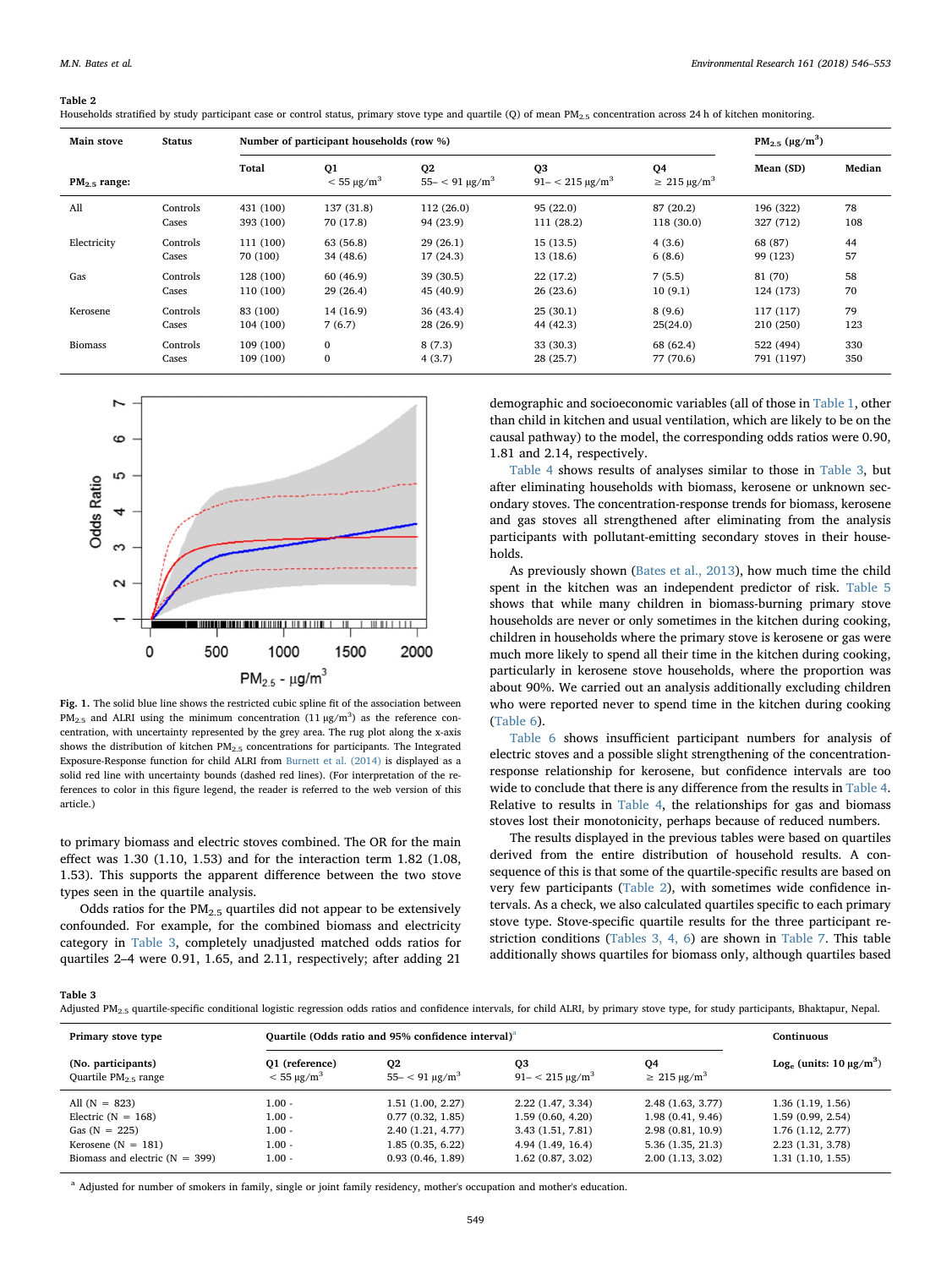<span id="page-4-0"></span>Adjusted PM<sub>2.5</sub> quartile-specific conditional logistic regression odds ratios and confidence intervals for child ALRI, by primary stove type, for study participants, Bhaktapur, Nepal, after eliminating participants from households with biomass, kerosene or unknown secondary stoves.

| Primary stove type                 | Quartile (Odds ratio and 95% confidence interval) <sup>a</sup> | Continuous                 |                             |                               |                  |
|------------------------------------|----------------------------------------------------------------|----------------------------|-----------------------------|-------------------------------|------------------|
| (No. participants)                 | 01 (reference)<br>Q3<br>Q <sub>2</sub><br>04                   |                            |                             | Log. (units: $10 \mu g/m^3$ ) |                  |
| Quartile $PM2.5$ range             | $< 55 \text{ µg/m}^3$                                          | $55 - < 91 \text{ µg/m}^3$ | $91 - < 215 \text{ kg/m}^3$ | $\geq$ 215 µg/m <sup>3</sup>  |                  |
| Electric $(N = 44)$                | $1.00 -$                                                       | 0.20(0.01, 7.38)           | 1.20(0.13, 11.2)            | $1 - P$                       | 2.46(0.53, 11.5) |
| Gas $(N = 186)$                    | $1.00 -$                                                       | 2.49(1.20, 5.15)           | 3.52(1.40, 8.88)            | 4.45(1.00, 19.8)              | 1.92(1.15, 3.22) |
| Kerosene (N = $166$ ) <sup>c</sup> | $1.00 -$                                                       | 2.88(0.68, 12.3)           | 7.89 (1.88, 33.1)           | 15.2 (2.64, 87.1)             | 2.10(1.21, 3.66) |
| Biomass and electric $(N = 330)^d$ | $1.00 -$                                                       | 1.38 (0.60, 3.16)          | 1.75(0.86, 3.57)            | 2.34(1.22, 4.49)              | 1.32(1.10, 1.59) |

<span id="page-4-3"></span><sup>a</sup> Adjusted for number of smokers in family, single or joint family residency, mother's occupation and mother's education.

<span id="page-4-4"></span><sup>b</sup> Insufficient number for confidence interval calculation.

<span id="page-4-5"></span><sup>c</sup> Only biomass and unknown secondary stove households eliminated.

<span id="page-4-6"></span><sup>d</sup> Only kerosene and unknown secondary stove households eliminated.

## <span id="page-4-1"></span>Table 5

Distribution of the amount of time child participants spent in the kitchen during cooking, by stove type, as reported by adults in household.

| Child in kitchen<br>during cooking?         | Number with primary stove at home (column %)    |                                                 |                                              |                                                  |                                                     |  |
|---------------------------------------------|-------------------------------------------------|-------------------------------------------------|----------------------------------------------|--------------------------------------------------|-----------------------------------------------------|--|
|                                             | Electric                                        | Gas                                             | Kerosene                                     | <b>Biomass</b>                                   | All                                                 |  |
| Never<br>Sometimes<br>All the time<br>Total | 39(21.6)<br>57 (31.5)<br>85 (47.0)<br>181 (100) | 51(21.4)<br>43(18.1)<br>144 (60.5)<br>238 (100) | 8(4.3)<br>11(5.9)<br>168 (89.8)<br>187 (100) | 85 (40.0)<br>69 (31.7)<br>64 (29.4)<br>218 (100) | 183 (22.2)<br>180 (21.8)<br>461 (56.0)<br>824 (100) |  |

on biomass and electricity combined are retained for comparison with the previous results. Generally, [Table 7](#page-5-0) shows patterns similar to when quartiles were based on all households combined, but confidence intervals are usually narrower because of the better balance of participants across quartiles.

## 4. Discussion

This paper extends our earlier analysis ([Bates et al., 2013\)](#page-6-0), which was focused on associations with household cooking fuel type. Both papers add to emerging evidence of health problems associated with household kerosene use. Also, but perhaps unexpectedly, both papers show an association with ALRI in households that use gas stoves.

As the tables show, the slopes of the  $PM_{2.5}$  concentration-response relationships in households using kerosene stoves are much steeper than those in households using biomass for cooking. This is likely to be because all quartile concentrations for biomass-stove households ([Table 7\)](#page-5-0) fall in the concentration range associated with the flatter parts of the curves in [Fig. 1.](#page-3-1) However, there is evidence, at least for other health outcomes, that there may be variability in the toxicity of  $PM<sub>2.5</sub>$ , depending on its source. Diesel emissions of  $PM_{2.5}$ , which have similarity to kerosene emissions, have been associated with higher

cardiotoxicity than  $PM_{2.5}$  from biomass sources ([Thurston et al., 2016](#page-7-4)).

In [Fig. 1](#page-3-1) it is noteworthy that the basic supralinear shape of the study data resembles the integrated exposure-response function for ALRI associated with  $PM_{2.5}$  found in other studies ([Burnett et al., 2014](#page-6-4)). This comparison tends to confirm the validity of our measurements although, given the width of the confidence interval around our data, the similarity should not be overstated. In particular, our curve "flattens" at about 450-500  $\mu$ g/m<sup>3</sup>, whereas the curve from the other studies flattens at about 200-250  $\mu$ g/m<sup>3</sup>. That the much higher PM<sub>2.5</sub> concentrations associated with biomass-burning stoves are not associated with higher odds ratios than found for  $PM_{2.5}$  concentrations associated with kerosene and gas stoves may reflect that the biomassderived PM<sub>2.5</sub> concentrations are on the flatter part of the curve, where a concentration decrease is associated with a lesser relative risk reduction. A second factor very likely to be influencing the difference between kerosene or gas and biomass stove-using households is the fact that children are much less likely to be absent from the kitchen when cooking with kerosene or gas than when cooking with biomass ([Table 5](#page-4-1)). This strongly reinforces the need in future studies to obtain personal exposure measurements, rather than just micro-environment (room) measures when comparing the relative harm-inducing potencies of PM2.5 from different sources.

As we previously showed ([Pokhrel et al., 2015](#page-7-3)), the mean kitchen  $PM_{2.5}$  concentrations in  $\mu$ g/m<sup>3</sup> associated with the 4 primary stove types were 80 (electric), 101 (gas), 169 (kerosene) and 656 (biomass). One implication, given the results presented in this paper, is that fuelspecific  $PM<sub>2.5</sub>$  may be of varying toxicity. The evidence suggests that particulate matter from kerosene may be much more toxic than that from biomass. If so, then it may be due to finer particulates from kerosene reaching further into the lungs or it may be something to do with composition of the kerosene particulates, or a combination of the two. [Sahu et al. \(2011\)](#page-7-5) have shown that kerosene produces large numbers of fine particles, not reflected by the emitted  $PM_{2.5}$  mass; and

<span id="page-4-2"></span>Table 6

Adjusted PM<sub>2.5</sub> quartile-specific conditional logistic regression odds ratios and confidence intervals for child ALRI, by primary stove type, for study participants, Bhaktapur, Nepal, after eliminating households with biomass, kerosene or unknown secondary stoves and those who reported the child as never being in the kitchen during cooking.

| Primary stove type                                                                                                                               |                                                                  | Quartile (Odds ratio and 95% confidence interval) <sup>a</sup>                         |                                                                                          |                                                                                           |                                                                              |
|--------------------------------------------------------------------------------------------------------------------------------------------------|------------------------------------------------------------------|----------------------------------------------------------------------------------------|------------------------------------------------------------------------------------------|-------------------------------------------------------------------------------------------|------------------------------------------------------------------------------|
| (No. participants)                                                                                                                               | 01 (reference)                                                   | Q <sub>2</sub>                                                                         | Q <sub>3</sub>                                                                           | Q4                                                                                        | Continuous Log. (units: $10 \mu g/m^3$ )                                     |
| Quartile $PM_{2.5}$ range<br>Electric $(N = 34)$<br>Gas $(N = 140)$<br>Kerosene ( $N = 152$ ) <sup>c</sup><br>Biomass and electric $(N = 217)^d$ | $<$ 55 µg/m <sup>3</sup><br>1.00 -<br>1.00 -<br>1.00 -<br>1.00 - | $55 - < 91 \text{ µg/m}^3$<br>2.49(1.08, 5.75)<br>3.34(0.65, 17.3)<br>2.41(0.88, 6.54) | $91 - < 215 \text{ µg/m}^3$<br>6.65(1.92, 23.1)<br>8.85 (1.69, 46.3)<br>1.32(0.54, 3.25) | $\geq$ 215 µg/m <sup>3</sup><br>5.43 (1.08, 27.3)<br>15.6 (2.21, 109)<br>2.12(0.95, 4.75) | 5.00(0.30, 84.6)<br>2.59(1.36, 4.92)<br>3.09(1.52, 6.28)<br>1.26(0.99, 1.60) |

<span id="page-4-7"></span><sup>a</sup> Adjusted for number of smokers in family, single or joint family residency, mother's occupation and mother's education.

<span id="page-4-8"></span>**b** Not calculable because of small participant number.

<span id="page-4-9"></span><sup>c</sup> Only biomass and unknown secondary stove households eliminated.

<span id="page-4-10"></span><sup>d</sup> Only kerosene and unknown secondary stove households eliminated.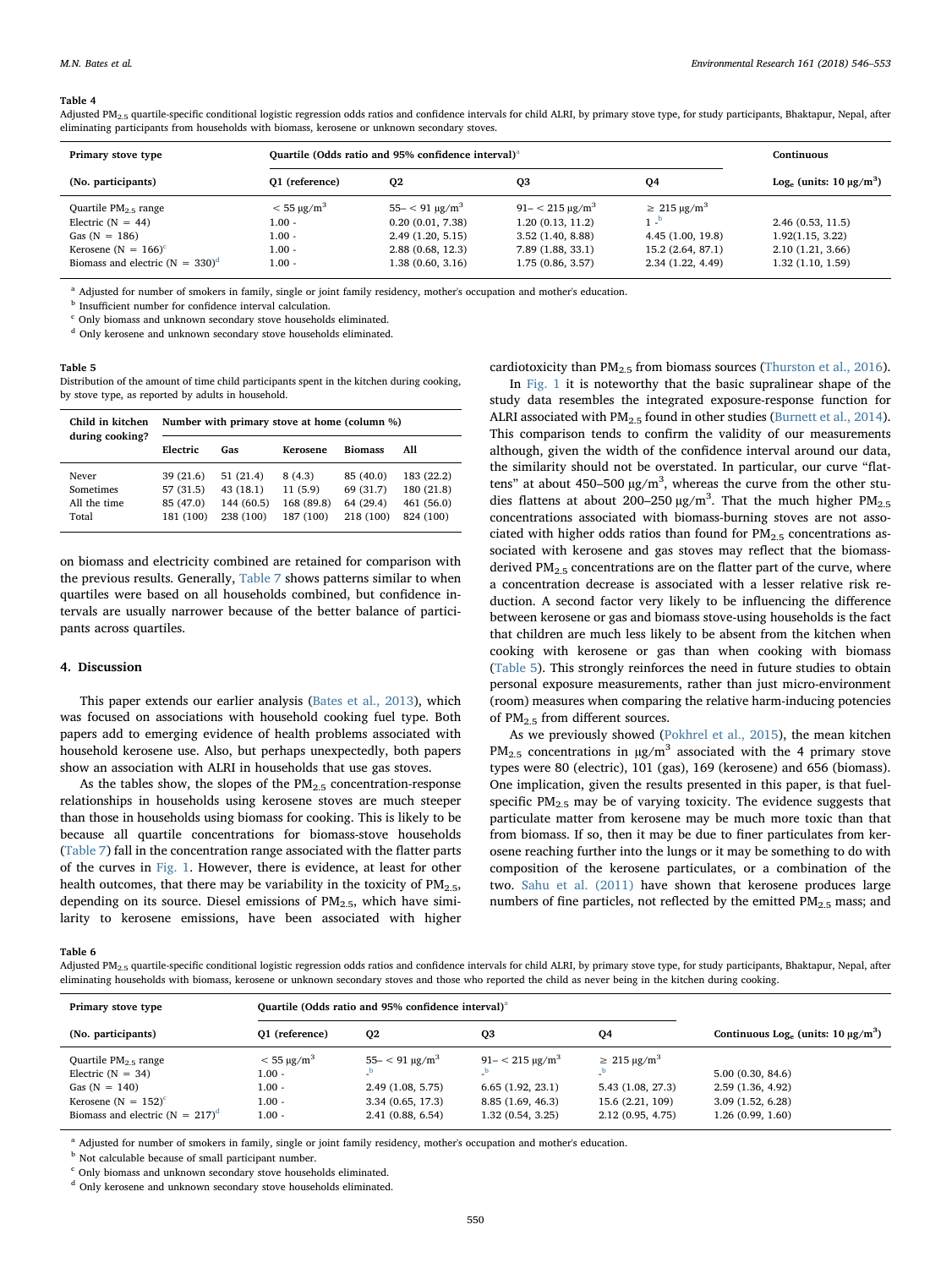<span id="page-5-0"></span>Adjusted conditional logistic regression odds ratios and confidence intervals, for child ALRI, by primary stove type and PM $_{2.5}$  quartiles specific to each primary stove type, for study participants, Bhaktapur, Nepal.

| Primary stove type           | Number | Quartile <sup>a</sup> (Odds ratio, 95% confidence interval) <sup>b</sup> |                              |                              |                                 |  |
|------------------------------|--------|--------------------------------------------------------------------------|------------------------------|------------------------------|---------------------------------|--|
|                              |        | 01 (reference)                                                           | Q <sub>2</sub>               | Q <sub>3</sub>               | Q4                              |  |
| Electric                     |        |                                                                          |                              |                              |                                 |  |
| $PM2.5$ range                |        | $<$ 34 $\mu$ g/m <sup>3</sup>                                            | $34 - 53 \text{ kg/m}^3$     | $53 - < 80 \text{ µg/m}^3$   | $\geq 80 \text{ µg/m}^3$        |  |
| All participants             | 168    | $1.00 -$                                                                 | 2.00(0.68, 5.90)             | 1.68(0.57, 4.95)             | 2.58 (0.87, 7.65)               |  |
| Sec. stoves out <sup>c</sup> | 44     | $1.00 -$                                                                 | 8.10 (0.28, 235)             | 6.32(0.24, 169)              | 3.15 (0.14, 70.8)               |  |
| Child in kitchen             | 34     | $1.00 -$                                                                 | Ŀ                            | f                            | Ŀ.                              |  |
| Gas                          |        |                                                                          |                              |                              |                                 |  |
| $PM2.5$ range                |        | $<$ 46 µg/m <sup>3</sup>                                                 | $46 - < 63 \text{ kg/m}^3$   | $63 - < 98 \text{ µg/m}^3$   | $\geq 98 \mu g/m^3$             |  |
| All participants             | 225    | $1.00 -$                                                                 | 0.97(0.44, 2.18)             | 1.60(0.71, 3.58)             | 3.05 (1.32, 7.05)               |  |
| Sec. stoves out <sup>c</sup> | 186    | $1.00 -$                                                                 | 1.10(0.46, 2.63)             | 1.78 (0.75, 4.23)            | 3.53(1.38, 9.05)                |  |
| Child in kitchen             | 140    | $1.00 -$                                                                 | 1.09(0.38, 3.07)             | 2.27(0.82, 6.29)             | 6.80(2.00, 23.1)                |  |
| Kerosene                     |        |                                                                          |                              |                              |                                 |  |
| $PM2.5$ range                |        | $<$ 73 µg/m <sup>3</sup>                                                 | $73 - 100 \text{ kg/m}^3$    | $100 - < 180 \text{ kg/m}^3$ | $\geq 180 \text{ µg/m}^3$       |  |
| All participants             | 181    | $1.00 -$                                                                 | 2.56 (0.96, 6.79)            | 3.87 (1.46, 10.2)            | 4.90 (1.79, 13.4)               |  |
| Sec. stoves out <sup>d</sup> | 167    | $1.00 -$                                                                 | 2.60 (0.94, 7.21)            | 3.77(1.35, 10.6)             | 4.76 (1.65, 13.7)               |  |
| Child in kitchen             | 152    | $1.00 -$                                                                 | 3.02(1.00, 9.15)             | 4.35 (1.44, 13.2)            | 9.30 (2.56, 33.8)               |  |
| <b>Biomass</b>               |        |                                                                          |                              |                              |                                 |  |
| $PM2.5$ range                |        | $< 177 \mu g/m^3$                                                        | $177 - < 350 \text{ µg/m}^3$ | $350 - < 788 \text{ µg/m}^3$ | $\geq 788 \,\mathrm{\mu g/m^3}$ |  |
| All participants             | 214    | $1.00 -$                                                                 | 1.17(0.50, 2.76)             | 0.91(0.39, 2.08)             | 1.69(0.73, 3.90)                |  |
| Sec. stoves out <sup>e</sup> | 190    | $1.00 -$                                                                 | 1.01(0.41, 2.48)             | 0.99(0.41, 2.39)             | 1.44(0.59, 3.49)                |  |
| Child in kitchen             | 104    | $1.00 -$                                                                 | $0.66$ $(0.17, 2.49)$        | 0.62(0.16, 2.36)             | 1.27(0.34, 4.80)                |  |
| Biomass and electric         |        |                                                                          |                              |                              |                                 |  |
| $PM2.5$ range                |        | $<$ 56 µg/m <sup>3</sup>                                                 | $56 - < 134 \text{ kg/m}^3$  | $134 - < 459 \text{ µg/m}^3$ | $\geq 459 \text{ kg/m}^3$       |  |
| All participants             | 399    | $1.00 -$                                                                 | 1.26(0.69, 2.28)             | 1.54(0.83, 2.86)             | 2.06(1.11, 3.81)                |  |
| Sec. stoves out <sup>e</sup> | 330    | $1.00 -$                                                                 | 1.74(0.86, 3.53)             | 1.81(0.90, 3.63)             | 2.45 (1.22, 4.95)               |  |
| Child in kitchen             | 216    | $1.00 -$                                                                 | 1.95(0.84, 4.52)             | 1.48(0.63, 3.49)             | 2.04 (0.83, 4.98)               |  |

<span id="page-5-1"></span>Quartiles are fuel-specific.

<span id="page-5-2"></span><sup>b</sup> Adjusted for number of smokers in family, single or joint family residency, mother's occupation and mother's education.

<span id="page-5-3"></span><sup>c</sup> Biomass, kerosene and unknown secondary stoves eliminated.

<span id="page-5-5"></span><sup>d</sup> Only biomass and unknown secondary stove households eliminated.

<span id="page-5-6"></span><sup>e</sup> Only kerosene and unknown secondary stove households eliminated.

<span id="page-5-4"></span><sup>f</sup> Not calculable because of small participant numbers.

increasing evidence suggests that polycyclic aromatic hydrocarbons (PAH), which are among kerosene combustion emissions, have potent immunosuppressant properties in animals and possibly in humans ([Hew](#page-6-6) [et al., 2015; Klingbeil et al., 2014; Liu et al., 2013; Nadeau et al., 2010;](#page-6-6) [Padula et al., 2015](#page-6-6)).

Another possibility is confounding of the particulate associations by co-emitted chemical(s) from the kerosene, although it is not clear at present what those would be. Nitrogen oxides (NOx) produced from atmospheric nitrogen and oxygen by the high temperatures of gas combustion, however, is a plausible candidate for confounding the results for the gas-related particulates. Other possibilities are formaldehyde and ultra-fine particles, both produced by gas combustion. Also deserving of consideration is particles of food or cooking oil, produced by the high temperatures of gas stoves ([Lunden et al., 2015](#page-6-7)).

Other sources of confounding, as well as selection and information biases, need to be considered as possible explanations for our results. In general, the type of cooking fuel used in a household is related to its socio-economic status. Low socio-economic status is associated with ALRI, perhaps through a number of mechanisms. There may be uncontrolled confounding in our results from socio-economic factors, but within strata defined by different stove types [\(Table 7](#page-5-0)) substantial confounding would not be expected. We examined a wide range of covariates and none of them had more than a minimal effect on our odds ratios. Of course, we can never rule out an unknown confounding factor, but to account for some of our results, particularly those for kerosene, the unknown confounder would need to be extremely strong ([Axelson, 1980](#page-6-8))

ALRI was clinically confirmed, interviews were carried out in homes, permitting verification of stove reporting, and the  $PM_{2.5}$  exposure measures are objective and were obtained using standard

procedures. This makes information bias less likely, but the  $PM<sub>2.5</sub>$ measurement period was only 24 h. It is perhaps remarkable that such a short monitoring period should provide such strong associations and reinforces arguments that epidemiologic studies of stove use should incorporate HAP monitoring, rather than just relying on reported stove use ([West et al., 2013; Lam et al., 2012a\)](#page-7-6). Considering intra-household daily variation in cooking practices, if we had been able to carry out monitoring for longer, and particularly if we had been able to carry out personal monitoring, then associations may have strengthened. However, in traditional households, such as those in our study, daily variation in cooking practices can be limited and 24 h may be reasonably representative of usual practice.

A possibility to be considered, since  $PM_{2.5}$  concentrations were measured after case diagnoses, is that families might have altered household cooking and heating behaviors in order to lower PM<sub>2.5</sub> exposures. If this were so, it would have affected only case families and, therefore, could not have accounted for the positive associations we found. We think this possibility unlikely, however, as at the time of this study there was no awareness in the community of a possible link between household smoke exposure and ALRI.

Although other emission sources in or outside of the house could impact  $PM_{2.5}$  measurements in kitchens of families using any stove type, their impact is likely to be greatest in kitchens using electricity or gas—and might account for the concentration-response trend found for children in homes with gas stoves. That we did not find such a trend for homes with electric primary stoves could reflect lower local emissions associated with neighborhood socioeconomic characteristics.

Although we did not have measures of  $PM_{2.5}$  exposure during the time children spent outside their homes, this would most likely have attenuated household concentration-response relationships and be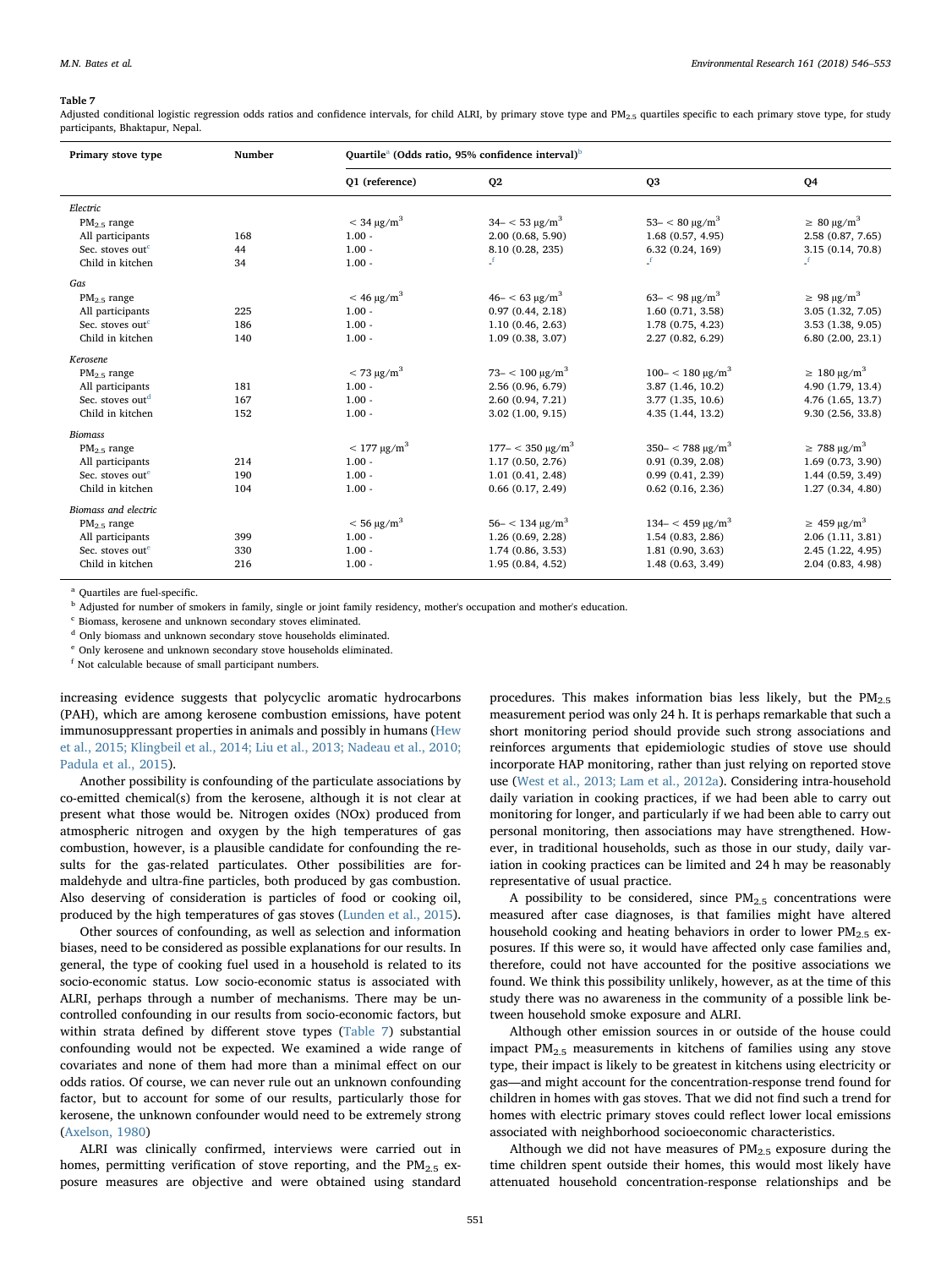unlikely to explain the trends observed in this study. In fact, it suggests that the true exposure-response slopes may be even steeper than those we obtained.

Selection bias has been previously discussed ([Bates et al., 2013\)](#page-6-0), but must be further considered because not all participating households had  $PM_{2.5}$  measurements conducted. As earlier explained,  $PM_{2.5}$  was not measured in 93 homes. A comparison of [Table 1](#page-2-0) in this publication with the corresponding Table in our earlier publication ([Bates et al., 2013](#page-6-0)), shows comparable distributions of variables and similar unadjusted odds ratios. This comparison suggests that not having air pollution monitoring data for all households is unlikely to have introduced substantial selection bias into our data. Cases of ALRI who had received antibiotics during the 48 h before assessment were excluded from the study ([Bates et al., 2013\)](#page-6-0). This was for reasons related to the underlying study ([Valentiner-Branth et al., 2010\)](#page-7-7). This exclusion would have tended to eliminate severe cases. The implications for interpretation of our results are uncertain. However, it might in part account for the absence of a strong exposure-response relationship for biomass stoves, which might be expected if biomass stoves are more likely to be associated with severe ALRI in children.

The striking concentration-response relationships shown here for PM2.5 in kerosene stove-using households add to the growing evidence that this fuel may be much more harmful than previously assumed ([Bates et al., 2013; Lam et al., 2012a; Pokhrel et al., 2010; Epstein et al.,](#page-6-0) [2013\)](#page-6-0). Despite well over a century of use as a household fuel, kerosene has largely been overlooked by previous studies, probably because, unlike solid fuels, it does not produce extensive visible smoke. Although kerosene has been subsidized as a household fuel in many countries, this is becoming less the case, for several reasons—its diversion to black market sales, the increasing availability of liquefied petroleum gas, risks of poisoning and burns, and rising awareness of its potential health risks. Growing recognition of its potential impact on climate may also be a factor [\(Lam et al., 2012b](#page-6-9)).

Although the association between use of solid cooking fuels and ALRI in infants and children is well-established ([Dherani et al., 2008](#page-6-10)), an association with kerosene is much less investigated. A recent analysis of ALRI in pooled datasets of the Demographic and Health Surveys for sub-Saharan Africa countries obtained for kerosene cookfuel an OR of 1.64 (95% CI: 0.99, 2.71) [\(Buchner and Rehfuess, 2015\)](#page-6-11). Kerosene appeared to be a stronger ALRI risk factor than biomass. An earlier study carried out in New Delhi slums obtained conflicting results for the association of kerosene cooking fuel with ALRI in infants ([Sharma et al.,](#page-7-8) [1998\)](#page-7-8). Calculated from the data, unadjusted ORs for two slums were 0.95 (0.61, 1.48) and 1.96 (1.17, 3.29). The authors could not explain the difference between the two communities. [Choi et al. \(2015\)](#page-6-12) found kerosene cooking was associated with respiratory conditions, including bronchitis, in women and children in Bangalore, India, but did not specifically address ALRI.

The concentration-response trends for  $PM<sub>2.5</sub>$  in households that cook with gas provide support for our previous finding that having a gas stove was associated with increased ALRI risk [\(Bates et al., 2013](#page-6-0)). As we previously mentioned, most studies of ALRI in relation to household fuel use in traditional communities have used LPG as the reference fuel category. There is, however, some evidence associating LPG use with increased respiratory risk ([Moshammer et al., 2010; Ng et al., 1993;](#page-6-13) [Willers et al., 2006; Wong et al., 2004](#page-6-13)). Our finding reinforces the need for other studies of gas, such as LPG, with electricity as the baseline cooking category, perhaps with more ambient and personal monitoring, to see whether these results from Bhaktapur are confirmed.

Whether or not results from further studies become available, our data reinforce the WHO recommendation that kerosene be actively discouraged as a household fuel ([WHO, 2014](#page-7-9)). Also, gas stoves produce NOx and should only be used with adequate ventilation, particularly a hood, as is recommended in most developed countries.

## Acknowledgements

We thank Jiwan Acharya, Suman Basnet, and Anil Raut, from Winrock International, Nepal, who assisted with the field work. We also thank Professors Ramesh K. Adhikari, Nita Bhandari, Pushpa Raj Sharma, Prakash Shrestha, and Halvor Sommerfelt for their assistance and advice.

## Funding

This work was supported by grants from the European Commission (EU-INCO-DC contract no. INCO-FP6-003740), the Danish Council of Developmental Research (project no.: 91128), and the Research Council of Norway (RCN project nos. 151054 and 172226). M. Bates was supported by Grant PR-15-39662 from the United Nations Foundation. The funding sources had no involvement in any of the study design, collection, analysis or interpretation of the data, in the writing of the report or the decision to submit the article for publication.

The authors declare they have no actual or potential competing financial interests.

#### References

- <span id="page-6-8"></span>[Axelson, O., 1980. Aspects of confounding and e](http://refhub.elsevier.com/S0013-9351(17)30566-2/sbref1)ffect modification in the assessment of [occupational cancer risk. J. Toxicol. Environ. Health 6, 1127](http://refhub.elsevier.com/S0013-9351(17)30566-2/sbref1)–1131.
- <span id="page-6-0"></span>[Bates, M.N., Chandyo, R.K., Valentiner-Branth, P., et al., 2013. Acute lower respiratory](http://refhub.elsevier.com/S0013-9351(17)30566-2/sbref2) [infection in childhood and household fuel use in Bhaktapur, Nepal. Environ. Health](http://refhub.elsevier.com/S0013-9351(17)30566-2/sbref2) [Perspect. 121, 637](http://refhub.elsevier.com/S0013-9351(17)30566-2/sbref2)–642.
- [Bruce, N., Perez-Padilla, R., Albalak, R., 2000. Indoor Air Pollution in Developing](http://refhub.elsevier.com/S0013-9351(17)30566-2/sbref3) [Countries: A Major Environmental and Public Health Challenge. World Health](http://refhub.elsevier.com/S0013-9351(17)30566-2/sbref3) [Organization, Geneva, Switzerland](http://refhub.elsevier.com/S0013-9351(17)30566-2/sbref3).
- <span id="page-6-11"></span>[Buchner, H., Rehfuess, E.A., 2015. Cooking and season as risk factors for acute lower](http://refhub.elsevier.com/S0013-9351(17)30566-2/sbref4) [respiratory infections in African children: a cross-sectional multi-country analysis.](http://refhub.elsevier.com/S0013-9351(17)30566-2/sbref4) [PLoS One 10, e0128933](http://refhub.elsevier.com/S0013-9351(17)30566-2/sbref4).
- <span id="page-6-4"></span>[Burnett, R.T., Pope 3rd, C.A., Ezzati, M., et al., 2014. An integrated risk function for](http://refhub.elsevier.com/S0013-9351(17)30566-2/sbref5) [estimating the global burden of disease attributable to ambient](http://refhub.elsevier.com/S0013-9351(17)30566-2/sbref5) fine particulate [matter exposure. Environ. Health Perspect. 122, 397](http://refhub.elsevier.com/S0013-9351(17)30566-2/sbref5)–403.
- <span id="page-6-12"></span>[Choi, J.Y., Baumgartner, J., Harnden, S., et al., 2015. Increased risk of respiratory illness](http://refhub.elsevier.com/S0013-9351(17)30566-2/sbref6) [associated with kerosene fuel use among women and children in urban Bangalore,](http://refhub.elsevier.com/S0013-9351(17)30566-2/sbref6) [India. Occup. Environ. Med. 72, 114](http://refhub.elsevier.com/S0013-9351(17)30566-2/sbref6)–122.
- <span id="page-6-10"></span>[Dherani, M., Pope, D., Mascarenhas, M., Smith, K.R., Weber, M., Bruce, N., 2008. Indoor](http://refhub.elsevier.com/S0013-9351(17)30566-2/sbref7) [air pollution from unprocessed solid fuel use and pneumonia risk in children aged](http://refhub.elsevier.com/S0013-9351(17)30566-2/sbref7) under fi[ve years: a systematic review and meta-analysis. Bull. World Health Organ.](http://refhub.elsevier.com/S0013-9351(17)30566-2/sbref7) [86 \(390-8C\)](http://refhub.elsevier.com/S0013-9351(17)30566-2/sbref7).
- [Epstein, M.B., Bates, M.N., Arora, N.K., Balakrishnan, K., Jack, D.W., Smith, K.R., 2013.](http://refhub.elsevier.com/S0013-9351(17)30566-2/sbref8) [Household fuels, low birth weight, and neonatal death in India: the separate impacts](http://refhub.elsevier.com/S0013-9351(17)30566-2/sbref8) [of biomass, kerosene, and coal. Int. J. Hyg. Environ. Health 216, 523](http://refhub.elsevier.com/S0013-9351(17)30566-2/sbref8)–532.
- <span id="page-6-2"></span>[Greenland, S., Pearl, J., Robins, J.M., 1999. Causal diagrams for epidemiologic research.](http://refhub.elsevier.com/S0013-9351(17)30566-2/sbref9) [Epidemiology 10, 37](http://refhub.elsevier.com/S0013-9351(17)30566-2/sbref9)–48.
- <span id="page-6-3"></span>[Harrell, F.E., Lee, K.L., Pollock, B.G., 1988. Regression models in clinical studies: de](http://refhub.elsevier.com/S0013-9351(17)30566-2/sbref10)[termining relationships between predictors and response. JNCI 80, 1198](http://refhub.elsevier.com/S0013-9351(17)30566-2/sbref10)–1202.
- <span id="page-6-6"></span>[Hew, K.M., Walker, A.I., Kohli, A., et al., 2015. Childhood exposure to ambient polycyclic](http://refhub.elsevier.com/S0013-9351(17)30566-2/sbref11) [aromatic hydrocarbons is linked to epigenetic modi](http://refhub.elsevier.com/S0013-9351(17)30566-2/sbref11)fications and impaired systemic [immunity in T cells. Clin. Exp. Allergy 45, 238](http://refhub.elsevier.com/S0013-9351(17)30566-2/sbref11)–248.
- [Klingbeil, E.C., Hew, K.M., Nygaard, U.C., Nadeau, K.C., 2014. Polycyclic aromatic hy](http://refhub.elsevier.com/S0013-9351(17)30566-2/sbref12)[drocarbons, tobacco smoke, and epigenetic remodeling in asthma. Immunol. Res. 58,](http://refhub.elsevier.com/S0013-9351(17)30566-2/sbref12) 369–[373](http://refhub.elsevier.com/S0013-9351(17)30566-2/sbref12).
- [Lam, N.L., Smith, K.R., Gauthier, A., Bates, M.N., 2012a. Kerosene: a review of household](http://refhub.elsevier.com/S0013-9351(17)30566-2/sbref13) [uses and their hazards in low- and middle-income countries. J. Toxicol. Environ.](http://refhub.elsevier.com/S0013-9351(17)30566-2/sbref13) [Health B Crit. Rev. 15, 396](http://refhub.elsevier.com/S0013-9351(17)30566-2/sbref13)–432.
- <span id="page-6-9"></span>[Lam, N.L., Chen, Y., Weyant, C., et al., 2012b. Household light makes global heat: high](http://refhub.elsevier.com/S0013-9351(17)30566-2/sbref14) [black carbon emissions from kerosene wick lamps. Environ. Sci. Technol. 46,](http://refhub.elsevier.com/S0013-9351(17)30566-2/sbref14) 13531–[13538.](http://refhub.elsevier.com/S0013-9351(17)30566-2/sbref14)
- [Liu, J., Zhang, L., Winterroth, L.C., et al., 2013. Epigenetically mediated pathogenic ef](http://refhub.elsevier.com/S0013-9351(17)30566-2/sbref15)[fects of phenanthrene on regulatory T cells. J. Toxicol. 2013, 967029.](http://refhub.elsevier.com/S0013-9351(17)30566-2/sbref15)
- <span id="page-6-7"></span>[Lunden, M.M., Delp, W.W., Singer, B.C., 2015. Capture e](http://refhub.elsevier.com/S0013-9351(17)30566-2/sbref16)fficiency of cooking-related fine and ultrafi[ne particles by residential exhaust hood. Indoor Air 25, 45](http://refhub.elsevier.com/S0013-9351(17)30566-2/sbref16)–58.
- <span id="page-6-5"></span>[Mathisen, M., Strand, T.A., Sharma, B.N., et al., 2009. RNA viruses in community-ac](http://refhub.elsevier.com/S0013-9351(17)30566-2/sbref17)[quired childhood pneumonia in semi-urban Nepal; a cross-sectional study. BMC Med.](http://refhub.elsevier.com/S0013-9351(17)30566-2/sbref17) 7, [35](http://refhub.elsevier.com/S0013-9351(17)30566-2/sbref17).
- <span id="page-6-1"></span>[Mathisen, M., Strand, T.A., Sharma, B.N., et al., 2010a. Clinical presentation and severity](http://refhub.elsevier.com/S0013-9351(17)30566-2/sbref18) [of viral community-acquired pneumonia in young Nepalese children. Pediatr. Infect.](http://refhub.elsevier.com/S0013-9351(17)30566-2/sbref18) [Dis. J. 29, e1](http://refhub.elsevier.com/S0013-9351(17)30566-2/sbref18)–e6.
- [Mathisen, M., Strand, T.A., Valentiner-Branth, P., et al., 2010b. Respiratory viruses in](http://refhub.elsevier.com/S0013-9351(17)30566-2/sbref19) [nepalese children with and without pneumonia: a case-control study. Pediatr. Infect.](http://refhub.elsevier.com/S0013-9351(17)30566-2/sbref19) [Dis. J. 29, 731](http://refhub.elsevier.com/S0013-9351(17)30566-2/sbref19)–735.
- <span id="page-6-13"></span>[Moshammer, H., Fletcher, T., Heinrich, J., et al., 2010. Gas cooking is associated with](http://refhub.elsevier.com/S0013-9351(17)30566-2/sbref20) [small reductions in lung function in children. Eur. Respir. J. 36, 249](http://refhub.elsevier.com/S0013-9351(17)30566-2/sbref20)–254.
- [Nadeau, K., McDonald-Hyman, C., Noth, E.M., et al., 2010. Ambient air pollution impairs](http://refhub.elsevier.com/S0013-9351(17)30566-2/sbref21)